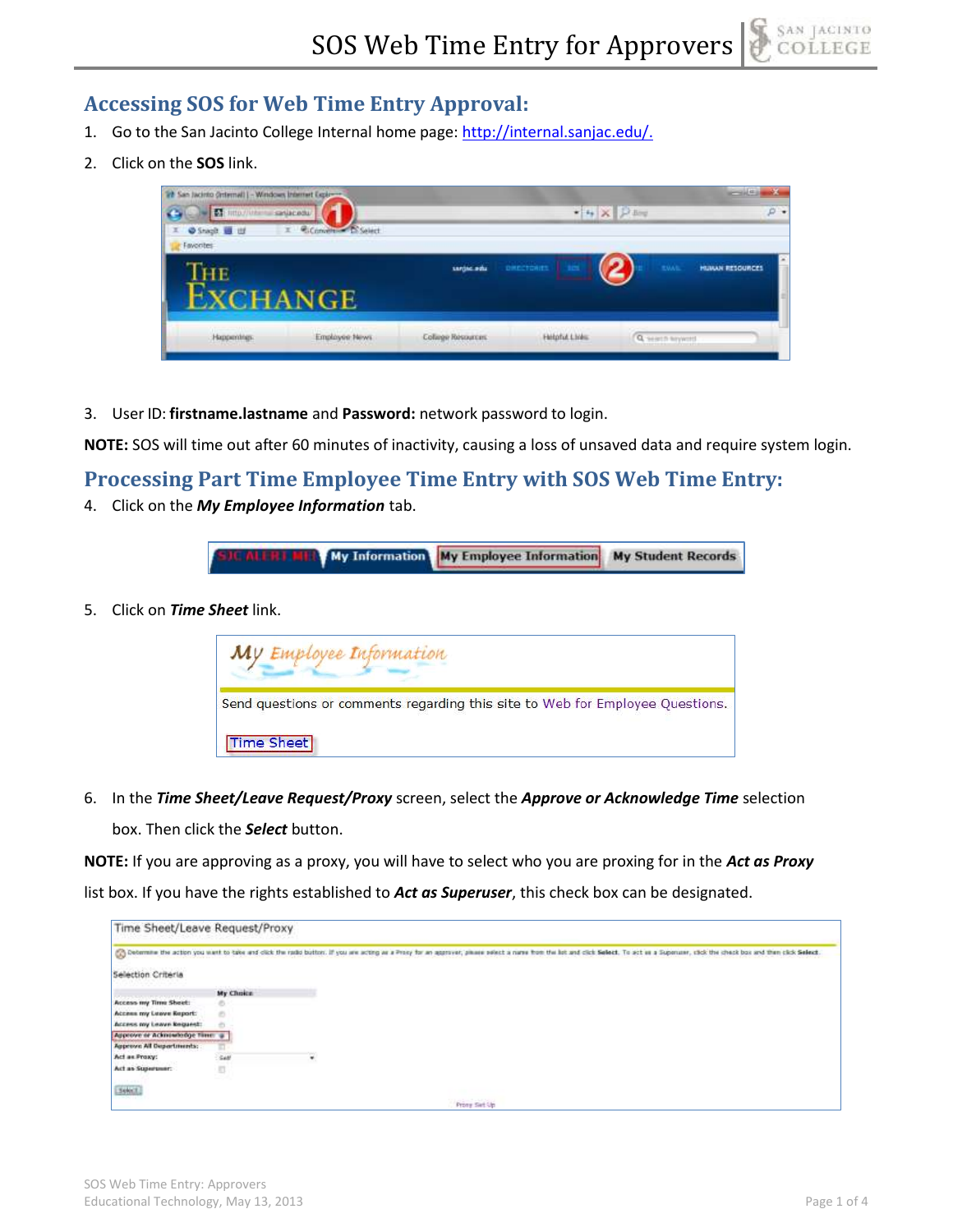7. In the *Selection* screen, select the appropriate *Department and Description* selection box and *My Choice Pay Period* list box. The *Sort Order* can be designated by *Status then By Name* or simply by *Name*. Then click the *Select* button.

| Selection                                              |                                    |
|--------------------------------------------------------|------------------------------------|
| <b>Time Sheet</b>                                      |                                    |
| <b>Department and Description My Choice Pay Period</b> |                                    |
| J, 51050, Counseling/Advising @                        | PH, Apr 29, 2013 to May 12, 2013 ▼ |
| Sort Order                                             |                                    |
|                                                        | <b>My Choice</b>                   |
| Sort employees' records by Status then by Name: 0      |                                    |
| Sort employees' records by Name:                       |                                    |
| <b>Select</b>                                          |                                    |

8. The *Summary* screen displays the listing of Part Time Employees in the system for the Department you selected in the previous screen. Click on the Part Time Employee's name in the *Pending* section to view Time Entry detailed information for review. Click on the *Other Information* section to view *Change Time Record* and associated *Comments*.

| Summary                                                                 |                                                                                                                                          |                                                                                               |            |     |  |                          |                                                                                                                    |
|-------------------------------------------------------------------------|------------------------------------------------------------------------------------------------------------------------------------------|-----------------------------------------------------------------------------------------------|------------|-----|--|--------------------------|--------------------------------------------------------------------------------------------------------------------|
|                                                                         | Click under Approve/Acknowledge or Return for Correction, and then click Save. For more detailed information, click the employee's name. |                                                                                               |            |     |  |                          |                                                                                                                    |
| COA:<br>Department:<br>Pay Period:<br>Act as Proxy:<br>Change Selection | Not Applicable<br>Pay Period Time Entry Status: Open until May 21, 2013, 09:00 PM<br>Select All, Approve or FYI                          | J. San Jacinto College District<br>51050, Counseling/Advising<br>Apr 29, 2013 to May 12, 2013 | Reset Save |     |  |                          |                                                                                                                    |
| Pending                                                                 |                                                                                                                                          |                                                                                               |            |     |  |                          |                                                                                                                    |
| ID                                                                      | Name, Position and Title                                                                                                                 |                                                                                               |            |     |  |                          | Required Action Total Hours Total Units Queue Status Approve or FYI Return for Correction Cancel Other Information |
| G00634335                                                               | Lavonda Marie Gates<br>$PT1050 - 00$<br>Administrative Assistant                                                                         | Approve                                                                                       | 18.50      | .00 |  |                          | Change Time Record<br>Leave Balance                                                                                |
| <b>Not Started</b>                                                      |                                                                                                                                          |                                                                                               |            |     |  |                          |                                                                                                                    |
| ID                                                                      |                                                                                                                                          | Name, Position and Title                                                                      |            |     |  | <b>Other Information</b> |                                                                                                                    |
| G00839306                                                               | PT1050 - 00                                                                                                                              | Taylor Lee Bush<br>PT Administrative Assistant                                                |            |     |  |                          |                                                                                                                    |

Once an Employee timesheet has been submitted, APPROVERS are able to perform the following actions:

- **•** *Approve***:** Approve the time
- *Return for Correction***:** Return if you want corrections to be made.
- *Change Record:* If necessary, you as the approver can change the time that has been entered by the employee, before approving it. You must notify the employee if you do this.
- *Add Comment***:** The approver can add a comment to the record. This comment can be viewed by you and the employee. It will not be viewed by Human Resources/Payroll
- *Delete***:** Pressing this button will irretrievable delete the timesheet and it cannot be recreated. If you accidentally press this button, a box will pop up asking you to confirm you want to delete the transaction.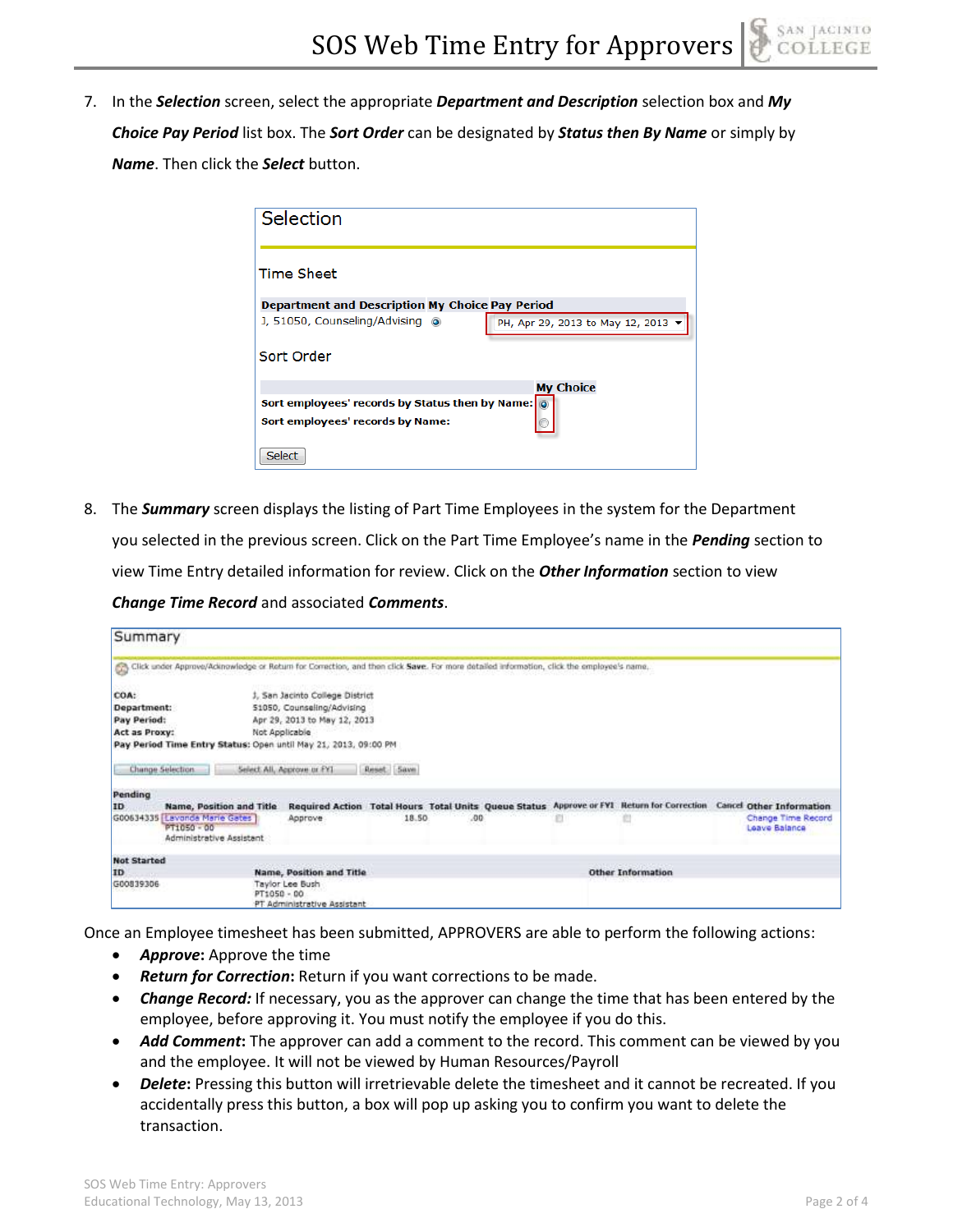- *Routing Queue:* shows dates originated, submitted and approved.
- *Account Distribution***:** shows general account information.
- *Next:* Goes to next employee whose time is awaiting approval.
- *Previous:* Goes to the previous employee in the sort order.

| Previous Menu | Approve | Return for Correction | Change Record | <b>Delete</b> | <b>Add Comment</b> |
|---------------|---------|-----------------------|---------------|---------------|--------------------|

- 9. If no changes are needed, click the *Approve* button. If changes are needed, do the following:
	- Click the *Return for Correction* button, or

**NOTE:** This will return the timesheet to the employee/student to be corrected. Approver must indicate the reason the timesheet is being returned for correction in the *Comments* field. Also, The Approver must notify the employee when a timesheet is returned for corrections.

- Click the *Change Record* button.
- Click the *Enter Hours* link on the day that needs correcting.
- Adjust the times entered by the employee.
- Click the *Approve* button when finished.

|                                                                                                                   | Employee Detailed Information            |                          |                       |                            |                                                                                                    |                                                                                         |                           |                                  |                                               |                                  |                             |                                   |                                          |                        |                                   |                              |                                  |
|-------------------------------------------------------------------------------------------------------------------|------------------------------------------|--------------------------|-----------------------|----------------------------|----------------------------------------------------------------------------------------------------|-----------------------------------------------------------------------------------------|---------------------------|----------------------------------|-----------------------------------------------|----------------------------------|-----------------------------|-----------------------------------|------------------------------------------|------------------------|-----------------------------------|------------------------------|----------------------------------|
|                                                                                                                   |                                          |                          |                       |                            |                                                                                                    | To select the rent or previous employee (if applicable), click wither Next or Previous. |                           |                                  |                                               |                                  |                             |                                   |                                          |                        |                                   |                              |                                  |
| Employee to and Name:<br>G56634335 Layerda Maria Gallee<br><b>Tiltfair:</b><br>PT3050-00 Administrative Assistant |                                          |                          |                       |                            | Department and Description:<br>J 11056 Coomsting/Advising<br><b>Transaction Status:</b><br>Ponding |                                                                                         |                           |                                  |                                               |                                  |                             |                                   |                                          |                        |                                   |                              |                                  |
| <b>Prevides Meridi</b>                                                                                            |                                          | Appliave                 |                       | Return for Comedian        |                                                                                                    | Change Roomd                                                                            | Delota:                   |                                  | Add Convivers                                 |                                  |                             |                                   |                                          |                        |                                   |                              |                                  |
|                                                                                                                   |                                          |                          |                       |                            |                                                                                                    |                                                                                         |                           |                                  | <b>Milating Quirus 1 Account Distribution</b> |                                  |                             |                                   |                                          |                        |                                   |                              |                                  |
| <b>Time Sheet</b>                                                                                                 |                                          |                          |                       |                            |                                                                                                    |                                                                                         |                           |                                  |                                               |                                  |                             |                                   |                                          |                        |                                   |                              |                                  |
| <b>Excellence Shift Special</b>                                                                                   | <b>Rate</b>                              | Total<br>Hours           | Total<br><b>Units</b> | Monday.<br>Apr 39,<br>2012 | Tuesday,<br>Apr 30,<br>3013                                                                        | Wednesday, Thursday,<br>May 01.<br>2012                                                 | <b>May 02.</b><br>2012    | <b>Priday</b><br>Nay 03,<br>2012 | Solarday<br>Mary 04.<br>3013                  | <b>Sunday</b><br>May 05.<br>3013 | Morsday<br>Mary GO.<br>2012 | <b>Tuesday</b><br>May GZ.<br>2013 | Wednesday, Thursday,<br>Mary Ob.<br>3012 | <b>May 29.</b><br>3013 | Friday,<br><b>May 10.</b><br>3013 | Selarday.<br>May 11.<br>2012 | <b>Sunday</b><br>May 12.<br>3012 |
| Houtly<br>Pay                                                                                                     |                                          | 18.5                     |                       |                            |                                                                                                    |                                                                                         |                           |                                  |                                               |                                  |                             |                                   |                                          |                        |                                   |                              | $\Sigma$ $B$                     |
| <b>Total Hours:</b>                                                                                               |                                          | 18.5                     |                       |                            |                                                                                                    |                                                                                         |                           |                                  |                                               |                                  |                             |                                   |                                          |                        |                                   |                              | 25                               |
| Total Units:                                                                                                      |                                          |                          |                       |                            |                                                                                                    |                                                                                         |                           |                                  |                                               |                                  |                             |                                   |                                          |                        |                                   |                              |                                  |
| Tane In and Out                                                                                                   |                                          |                          |                       |                            |                                                                                                    |                                                                                         |                           |                                  |                                               |                                  |                             |                                   |                                          |                        |                                   |                              |                                  |
| Eachings                                                                                                          | Monday<br>Apr 29, 2013                   | Tuesday<br>Арг 30, 3013. |                       | Wednesday.                 | Thursday,                                                                                          | Friday,<br>May 01, 2013 May 02, 2013 May 03, 2013                                       | Saturday.<br>May 04, 2013 | Sunday.                          | <b>May 05, 2013</b>                           | <b>Monthey</b><br>May 86, 2013   | Tuesday.<br>May 07, 2013    | Westmesday,                       | Thursday<br>May 08, 2013 May 09, 2013    | Friday.                | May 10, 2013                      | Suturday<br>May 11, 2013     | Sized ey.<br><b>May 12, 2013</b> |
| Houtly Pay, 198:00 AM                                                                                             | 11:00 AM                                 | 00:00.AM<br>11:00 AM     |                       |                            |                                                                                                    |                                                                                         | 58:00 AM<br>T1:00 AM      |                                  |                                               | 08:00 AM<br>33:00 AM             | DE:03 AM<br>11:00 AM        |                                   |                                          |                        |                                   | 08:00 AM<br>31:30 AM         |                                  |
| Routing Queue                                                                                                     |                                          |                          |                       |                            |                                                                                                    |                                                                                         |                           |                                  |                                               |                                  |                             |                                   |                                          |                        |                                   |                              |                                  |
| <b>Marron</b>                                                                                                     |                                          |                          |                       |                            |                                                                                                    |                                                                                         |                           | <b>Action and Data</b>           |                                               |                                  |                             |                                   |                                          |                        |                                   |                              |                                  |
| Lavonde Marte Gates                                                                                               |                                          |                          |                       |                            |                                                                                                    |                                                                                         |                           |                                  | Originated May 83, 2013 06:62 pay             |                                  |                             |                                   |                                          |                        |                                   |                              |                                  |
| Lievanda Marie Gates                                                                                              |                                          |                          |                       |                            |                                                                                                    |                                                                                         |                           |                                  | Submitted May 16, 2013 06:88 pm               |                                  |                             |                                   |                                          |                        |                                   |                              |                                  |
|                                                                                                                   | Daniel 2 Nouls (Mandatory).              |                          |                       |                            |                                                                                                    |                                                                                         |                           | Panding                          |                                               |                                  |                             |                                   |                                          |                        |                                   |                              |                                  |
|                                                                                                                   | <b>Account Distribution Default Data</b> |                          |                       |                            |                                                                                                    |                                                                                         |                           |                                  |                                               |                                  |                             |                                   |                                          |                        |                                   |                              |                                  |
|                                                                                                                   | <b>Pay Period Effective Data</b>         |                          |                       | Percent                    | Deckew                                                                                             | <b>Tunel</b>                                                                            |                           | Organization                     | Acrosom                                       |                                  | Program                     | Activity                          | <b>Location</b>                          |                        | <b>Project Type</b>               |                              | <b>Cool Type:</b>                |
| Apr 29, 2012                                                                                                      |                                          |                          |                       |                            | 103.88                                                                                             | 106100                                                                                  | 51050                     |                                  | 614100                                        |                                  | \$20500                     |                                   |                                          |                        |                                   |                              |                                  |
|                                                                                                                   |                                          |                          |                       |                            |                                                                                                    |                                                                                         |                           |                                  |                                               |                                  |                             |                                   |                                          |                        |                                   |                              |                                  |
| <b>Previous Menu</b>                                                                                              |                                          | Approve                  |                       | Return for Correction      |                                                                                                    | Change Record                                                                           | Dealerse                  |                                  | Add Comment                                   |                                  |                             |                                   |                                          |                        |                                   |                              |                                  |

10. Once you click *Approval*, you will receive the confirmation message below in SOS. The time sheet is routed to the Payroll Department for processing.

Time transaction successfully approved.